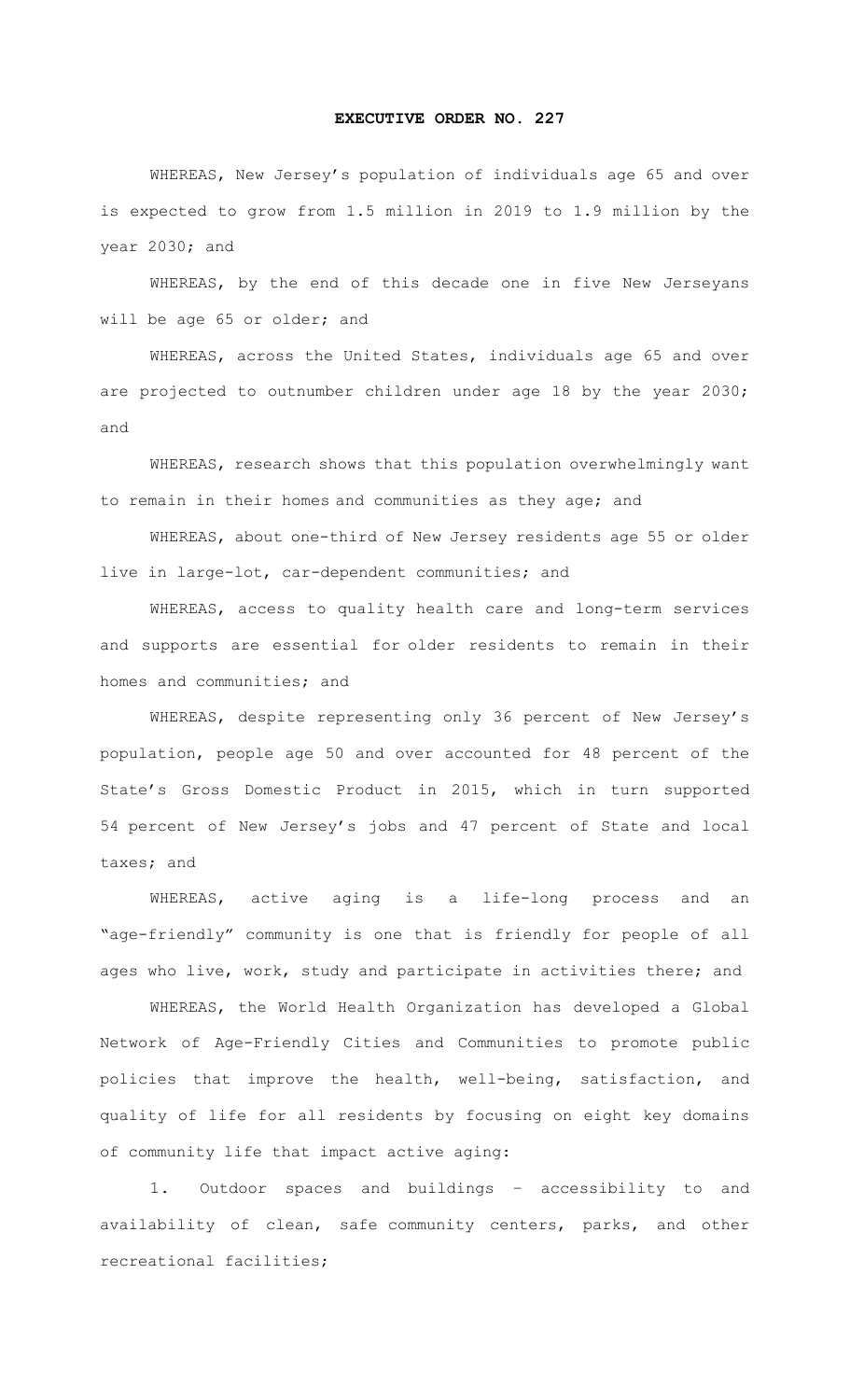2. Transportation – safe and affordable modes of private and public transportation, "Complete Streets" types of initiatives, hospitable built environments;

3. Housing – wide range of housing options, aging in place and other home modification programs, housing that is accessible to transportation and community and health services;

4. Social participation – access to recreational and cultural activities, opportunities for all residents to participate in social and civic engagement with their peers and both older and younger people;

5. Respect and social inclusion – programs to support and promote ethnic and cultural diversity, programs to encourage multigenerational interaction and dialogue, programs to combat loneliness and isolation among older residents;

Civic participation and employment - promotion of paid work and volunteer opportunities for older residents, opportunities for older residents to engage in formulation of policies relevant to their lives;

7. Communication and information – promotion of and access to the use of technology to keep older residents connected to their community and friends and family, both near and far;

8. Community support and health services – access to homecare services, clinics, programs to promote active aging (physical exercise and healthy habits); and

WHEREAS, enabling people to continue living full lives in their homes and communities requires intentional and inclusive planning to develop and revive key age-friendly features, including compact neighborhoods with diverse housing types; downtowns with homes, shops, restaurants and entertainment close to each other; walkable and well-connected streets; and good transportation options;

NOW, THEREFORE, I, PHILIP D. MURPHY, Governor of the State of

2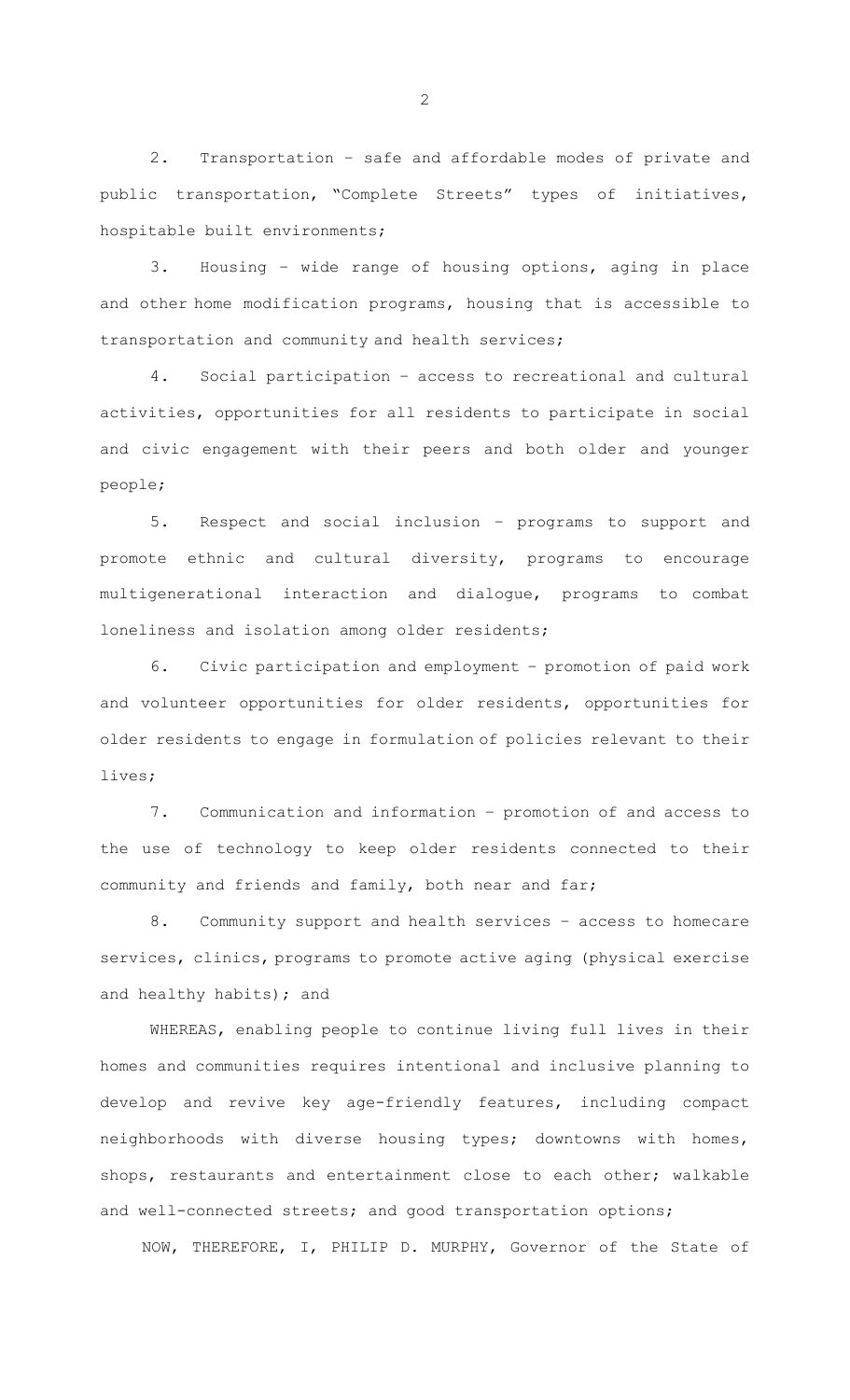New Jersey, by virtue of the authority vested in me by the Constitution and by the Statutes of this State, do hereby ORDER and DIRECT:

1. There is hereby created an Age-Friendly State Advisory Council ("Advisory Council") in the Department of Human Services (the "Department"). The Advisory Council, which shall be purely advisory in nature, shall be chaired by the Commissioner of the Department or her designee.

2. In addition to the Commissioner of the Department, the Advisory Council shall consist of at least 10 members, including the Lieutenant Governor in her capacity as Commissioner of Community Affairs, the Commissioner of Health, and the Commissioner of Transportation, or their designees, as well as representatives from county and municipal governments or local authorities, community aging and inclusion stakeholders, the business community, and experts from the higher education community. The Governor may, as determined to be appropriate, appoint additional members to the Advisory Council. All public members of the Advisory Council shall be appointed by the Governor, serve at the pleasure of the Governor, and serve without compensation.

3. The Advisory Council shall organize as soon as practicable after the appointment of its members and shall convene as often as practicable and as requested by the Governor or chairperson.

4. The objectives of the Advisory Council shall include, but not be limited to, consideration of the following:

- a. Identifying opportunities for, and barriers to, the creation of livable communities for people of all ages across the State of New Jersey;
- b. Recommending best practices for age-friendly employment and civic participation among partners such as health and community services, business

3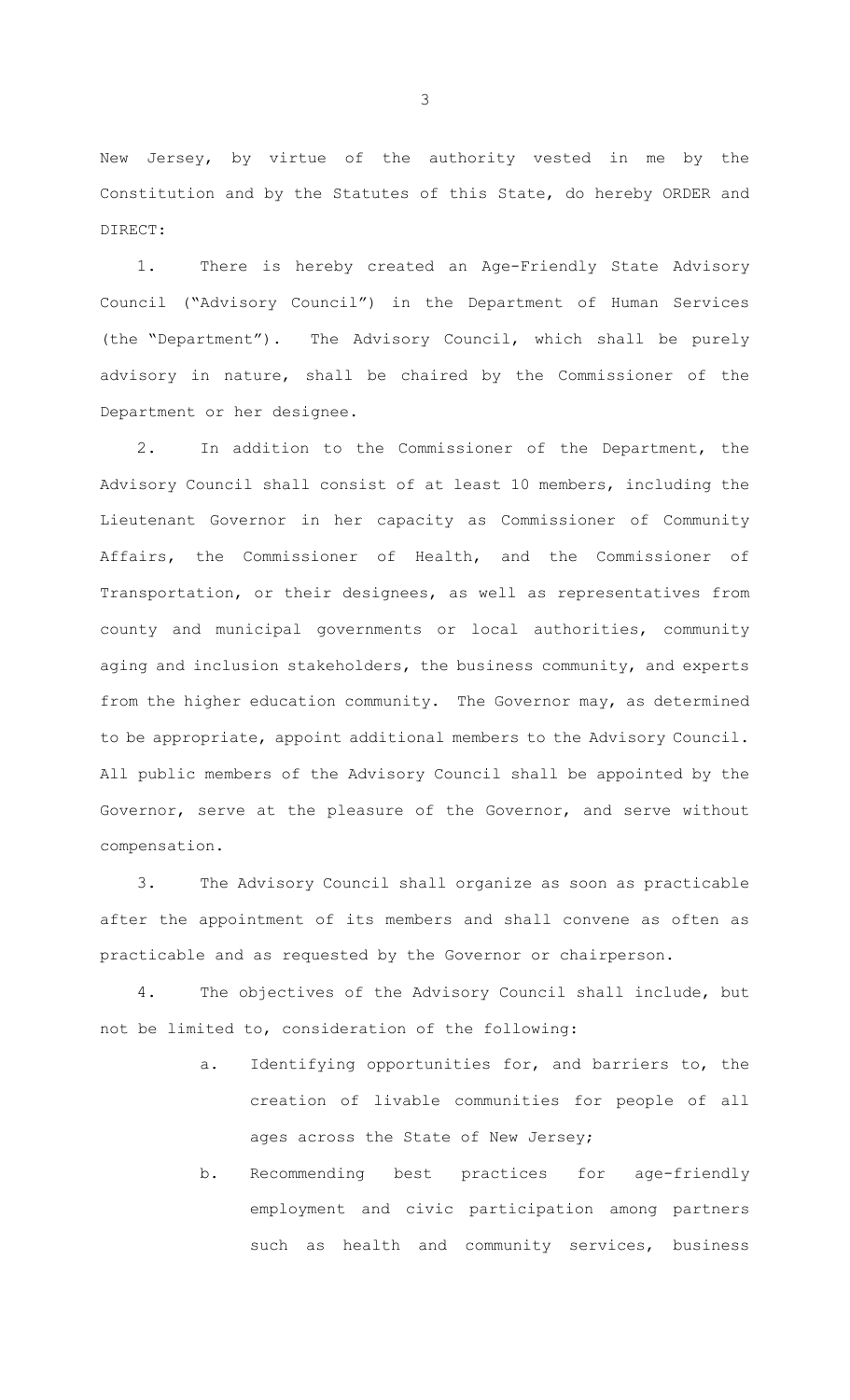leaders, local and elected officials, advocacy organizations and volunteer groups, and innovative public-private partnerships; and

c. Promoting age-friendly community inclusion and equitable outcomes by examining programs and practices to ensure that they address disparities experienced by older adults of every race, color, religion, gender, disability, sexual orientation, gender identity or expression, national origin, or ethnicity.

5. Within eighteen months of the effective date of this Order, informed by the advice of the Advisory Council, the Department shall develop a blueprint of best practices for advancing age-friendly practices across the State and submit such blueprint to the Governor. The report shall be made available to the public at the same time.

6. The Department shall supply staff support to the Advisory Council as necessary. The Advisory Council is authorized to call upon any Executive Branch department or agency to supply it with information or other assistance available to such agency as the Advisory Council determines to be necessary to discharge its duties under this Order. Each Executive Branch department and agency is hereby required, to the extent not inconsistent with law, to cooperate fully with the Advisory Council within the limits of its statutory authority and to furnish such assistance on as timely a basis as is necessary to accomplish the purpose of this Order. The Advisory Council may consult with experts and other knowledgeable individuals in the public or private sector on any aspect of its mission.

4